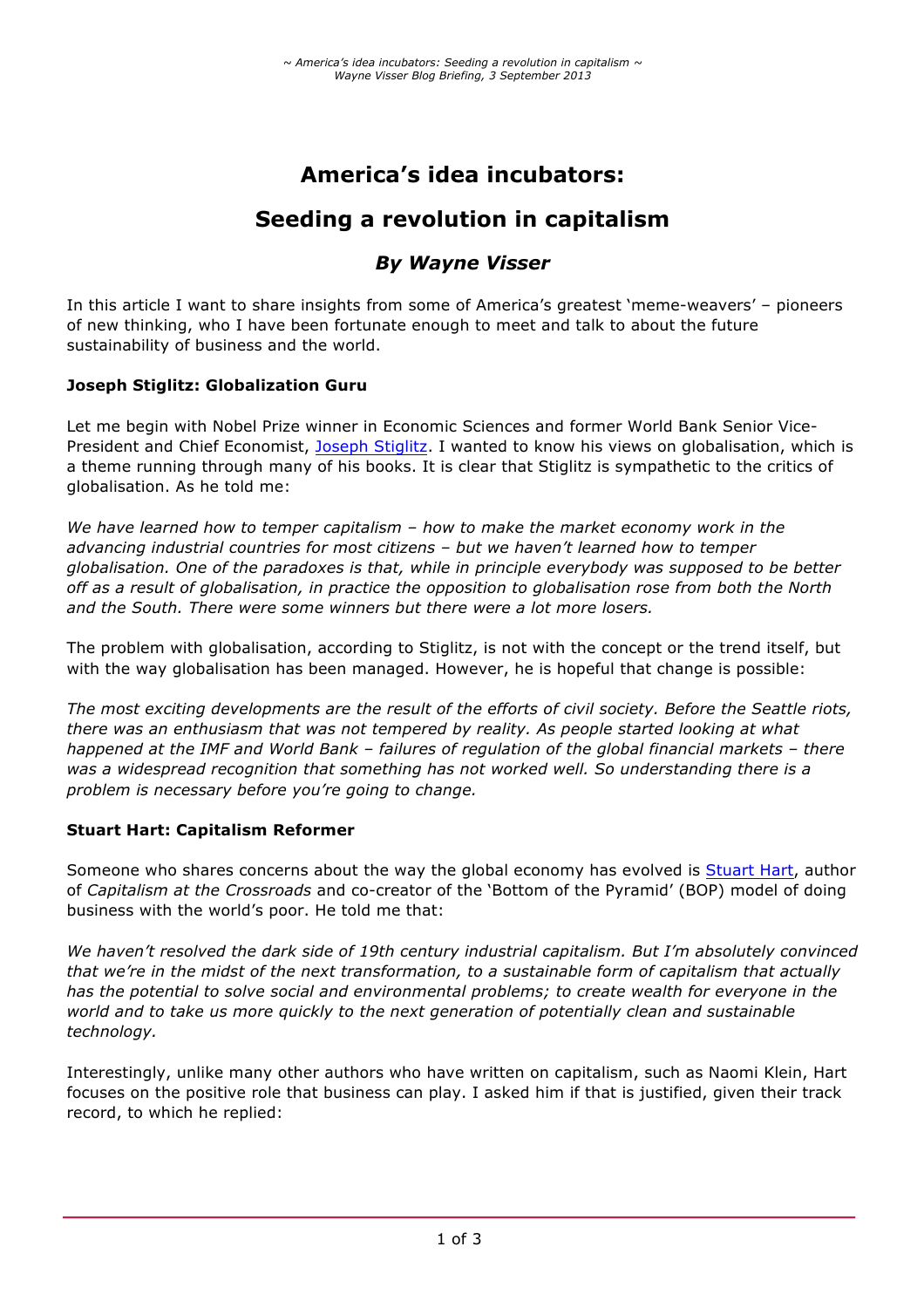*I'm a pragmatist, in the sense that I try to assess where the leverage points are for change to occur most rapidly. We're headed rapidly for the cliff, so to speak. But there is also great potential to change quickly. What makes the world of commerce interesting is its ability to creatively destroy itself, to fall back on Joseph Schumpeter's term. We have a mechanism through which this change could unfold at the rate that it needs to in order to move us towards a sustainable world before it's too late.*

One way that Hart sees this happening is through the 'great convergence' of disruptive clean technology and innovation at the base of the pyramid, which is the focus on his newly established Enterprise for a Sustainable World.

## **Jeffrey Sachs: Poverty Wizard**

Jeffrey Sachs, twice been named among *Time Magazine's* 100 most influential world leaders and author of books like *The End of Poverty* and *Common Wealth*, is similarly an optimist, but places less faith in the market and more in effective government policy and global collaboration. He told me:

*I love markets wherever they work, but markets don't work for everything. For cell phones, yes, you may be able to reach 40% penetration in Africa, and it's phenomenal; it's world-changing. But 40% penetration for immunisations won't do it. Business has scalability, information and management systems and it holds the technology. But if there's no market at the end for the public good that we need, then at a minimum we need a public–private partnership.*

Sachs concedes that 'we have to make a global transition to sustainable technologies', but is adamant that 'you can't leave technological transformation to market forces alone.' Sach has seen enough poverty not to be in denial, but his spirit remains indomitable:

*Every time I turn around – whether it's in India, China, Malaysia, or Tanzania – there's no shortage of reasons for optimism. What is the hardest part of all is managing change and having the understanding of how crucial and how fruitful cooperation can be right now. The problem isn't our*  lack of tools; the problem is our ability to manage all these wonderfully powerful tools that we have, *to a human effect.*

## **Amory Lovins: Design Imagineer**

Another person who seems to relish 'wicked problems' is maverick engineer, Amory Lovins, Founder and CEO of the Rocky Mountain Institute and co-author of books like *Factor Four* and *Natural Capitalism*. What makes Lovins happy is 'barrier-busting – turning into business opportunities each of the 60 to 80 well-known market failures to buying energy and resource efficiency'. He told me:

*We're talking not so much of technologies, as of design methods, or design mentality. Many of the new buildings we're designing use no, or negative, amounts of energy – they create more than they use. It's now perfectly normal to talk about tripled efficiency cars, heavy lorries and airplanes. United Technology has cut its energy intensity 45% in five years. DuPont cut its greenhouse gas emissions to 80% below 1990 levels, and made three billion dollars' profit on the deal. Efficiency is cheaper than fuel.*

I concluded my conversation with Lovins by asking what gives him hope, to which he replied: